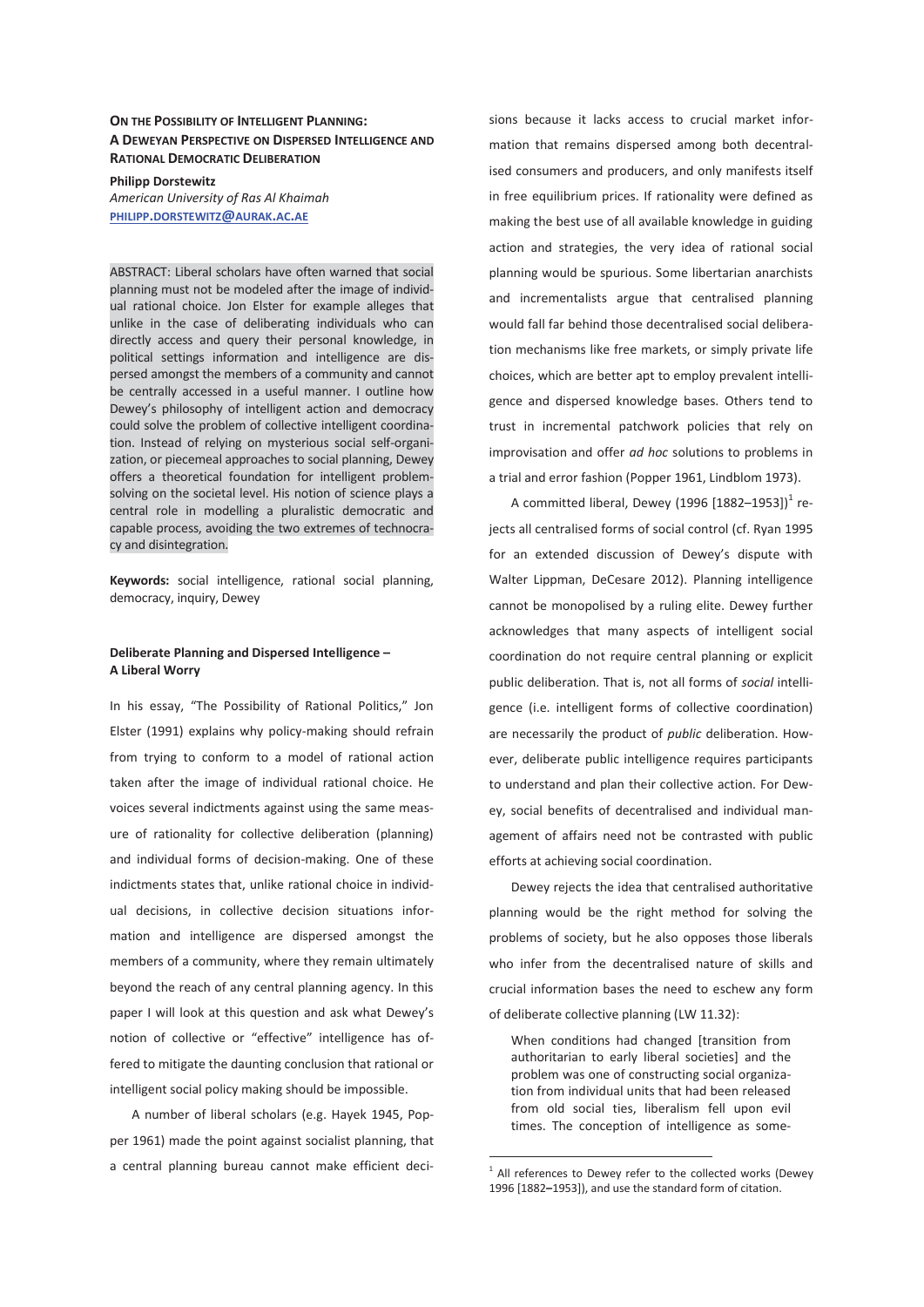thing that arose from the association of isolated elements, sensations and feelings, left no room for far-reaching experiments in construction of a new social order. It was definitely hostile to everything like collective social planning.

Dewey contradicted those who privilege *private* decision-making over the social and collective forms of deliberation because the argument of dispersed knowledge and intelligence does not imply an advantage of private over collective decision-making (LSA LW11).

To understand Dewey's conception of intelligent collective deliberation we must remember the intimate relationship between "knowledge" and "coordination" in his work (e.g. MW14, LW12, LW14)<sup>2</sup>; coordination is a transactional notion that sees agency as a set of processes and relations within a situational whole. According to Dewey, even the most personal beliefs cannot be fully understood as located in a private mind. They comprise a relationship between an agent and her (social) environment. Dewey speaks of "the intelligence, the knowledge, ideas and purposes that have been integrated in the medium in which individuals live" (LSA LW11.49). An IT consultant is dependent on the context of a highly developed technical surrounding and an infrastructure of business processes to which he must continuously adapt. Without this context his training and abilities would not only be useless, they would also be meaningless.

This insight is good enough to refute the claim that decentralised coordination must primarily rest on *private* beliefs or choice. We may also get the sense that decision-making is always a social process. But the argument does not yet indicate how we can rehabilitate the idea of deliberate and intelligent social planning on any significant collective scale.

 $\overline{a}$ 

#### **The Public**

Before discussing the possibility of a truly collective form of intelligence as a foundation for rational planning, I will take a brief look at Dewey's concept of the *public*. Dewey defines the public as that space where private actions and interactions have social externalities which require remedial actions and policy intervention (LW 2.252).

This concept can easily be misunderstood as a way of separating the realm of private management (negative freedom) from that of legitimate societal intervention. Here I suggest a slightly different reading. A sharp separation between the *private* and the *public* as two domains of sovereignty contradicts both Dewey's concept of the individual and his concept of a public sphere. According to Dewey, participation is constitutive for individual freedom. This is a stronger claim than saying that the individual is socially embedded or that community relations and a sense of belonging are constitutive for an individual's freedom to choose meaningful actions. For Dewey, participation in collective deliberation processes is necessary for the individual to grow to her full potential, even though Allan Ryan argues that *The Public and its Problems* aims precisely at distancing Dewey's position from the Aristotelian idea of a *zoon politicon* by giving the public a functional definition. I still maintain that Dewey's idea of modelling a nation as a "community of communities" still holds on to an organic understanding of a polity. On Dewey's account, the "public" is not merely a domain of policy intervention, separate from a protected space of individual freedom of choice; it is rather a platform for determining a shared way of life and as a source of genunie individuality.

Dewey's definition of the public as necessitated by externalities of private transactions does not imply the separation between domains of management and influence (state vs. private), but the distinction between two different aspects in human practices. Dewey's philosophy is particularly relevant in contemporary contexts where we are often reminded that most private decisions have unanticipated long term and remote consequences.

 $2$  These two are not identical of course, since coordination can be achieved accidentally. Knowledge incorporates the anticipated consequences of our action into our coordination. It is defined as a disposition or a readiness to uphold coordination in a way that is able to "unify" a situation.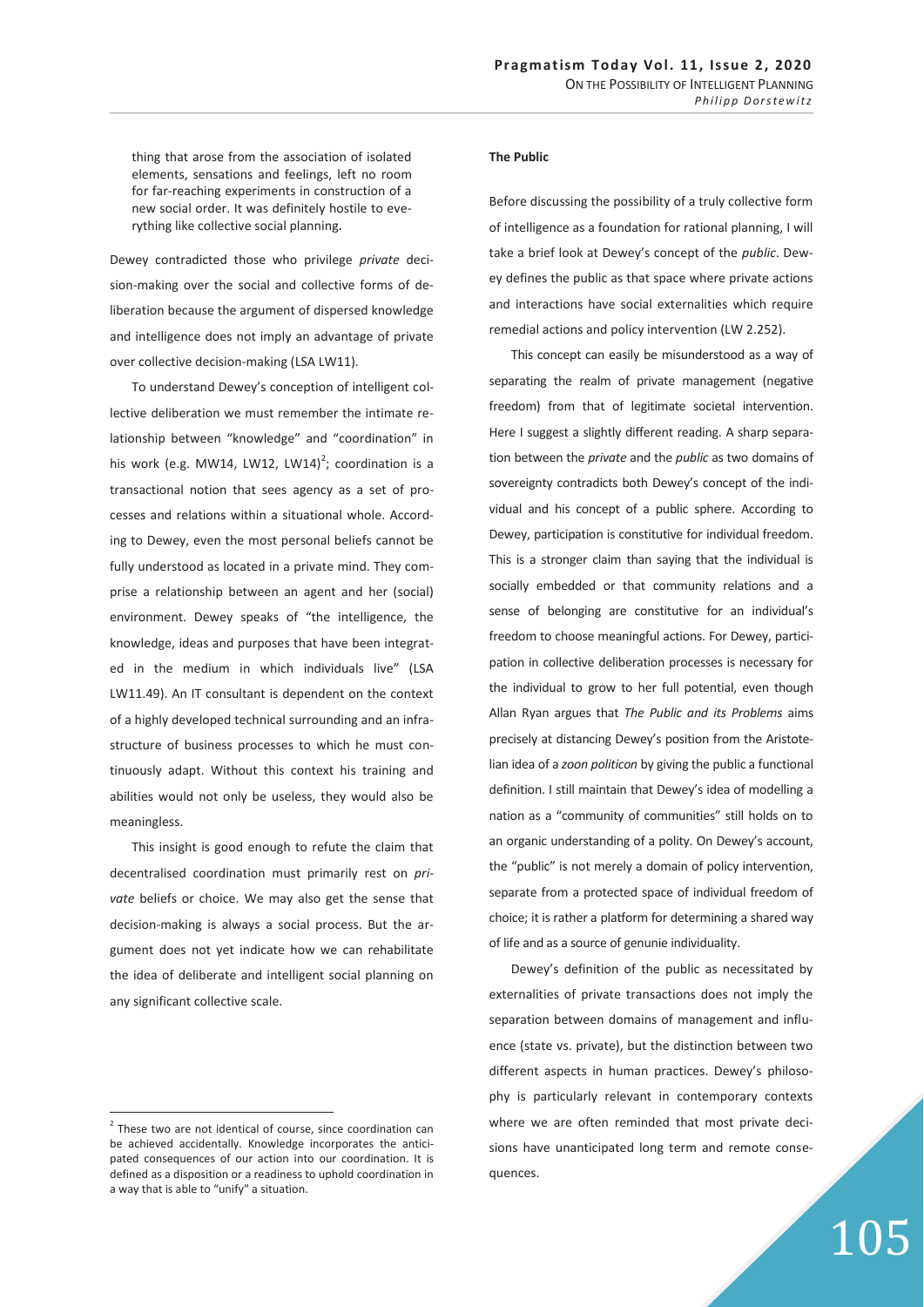Beyond private decision-making and the laws of the market, we need a level of deliberate intelligent planning, because, by definition, we cannot leave these problems up to the chance of self-organisation, since that is precisely where they originate. How can we do justice to the insight that intelligence is potentially decentralised without falling back on the sceptical position of *laissez faire* liberalism or the *post hoc* and *ad hoc* repair workshop of incremental "piecemeal social engineering" (Popper 1961).

If we believe that invisible hands must not remain invisible and that people use intelligence and projective imagination to foresee ramified and long term consequences of their actions; if we, like Dewey, believe that people have a say in their destinies and can improve their situations with foresight and effort, we still need to ask *how* this may be possible. How can there be collective rational or "intelligent" forms of *deliberation*? How can we as collectives employ capacities like projective imagination, deliberate coordination of complex actions, the estimation of sideeffects, externalities and long-term consequences, and sensible employment of resources? And how, Dewey would add, can we make sure that all these tools and instruments serve us to grow both individually and as a community?

### **Disenchantments**

106

For a pragmatist like Dewey, the link between collective intelligence and social planning must be forged by experience and cannot remain an untested theoretical construct if it should inspire sufficient trust to embark on comprehensive social reforms. Sidney Morgenesser's quip that "pragmatism works in theory but not in practice" may yet turn out to be the greatest disparagement of Dewey's trust in the intelligence of deliberative democratic democracy as a form of scientific inquiry. In recent years, voices sceptical of the quality and intelligence of democratic participation in deliberative projects have grown louder (Brennan 2016).

J. S. Mill still imagined that the mere act of participation in democratic processes could enlighten people and

enable them to appreciate other perspectives and sharpen their argumentative analytic skills in reasonable debates. Much to the contrary, recent empirical studies show that participation in political processes can narrow people's views and exacerbate ideological rifts and tribalism. Diana Mutz (2011) claims to offer evidence for an inverse relation between exposure to opposing political views in dialogue and the readiness to participate in the political process. People who can be motivated to participate in politics tend to be those who have limited "cross-cutting" political exposure and enforce their view in echo-chambers. This notion may boil down to the truism that individuals who are ready to invest themselves in the political process have an agenda expressing a well-defined political position, which must be onesided enough to serve as a platform. However, this leaves open the empirical concern that additional exposure to the opposition and meaningful dialogue with other perspectives may dampen people's readiness to get involved in political deliberations.

Dan Kahan and Donald Braman (2006) affirm that non-expert voters have the intelligence or capacity to understand scientific facts and form their judgments independently. Yet People think and vote as members of reference communities. Their frames of reference work as "cultural commitment[s and] operate as a kind of heuristic in the rational processing of information on public policy matters", which does not amount to a disparagement of human intelligence but rests on an analysis of the social psychological *modus operandi* of real participants. Jason Brennan (2016) offers a rationalist explanation of tribal voting against better knowledge and readily accessible information. He claims that due to the low likelihood of having a measurable impact on outcomes in elections, people have a reason to use votes as mere expressions or "banners" of their social identities. I believe the argument from low stakes of swaying decisions to a rational justification of tribal voting is weak and it could easily be turned on its head; the low chance of swaying an outcome could just as well motivate individuals to vote in accordance with their better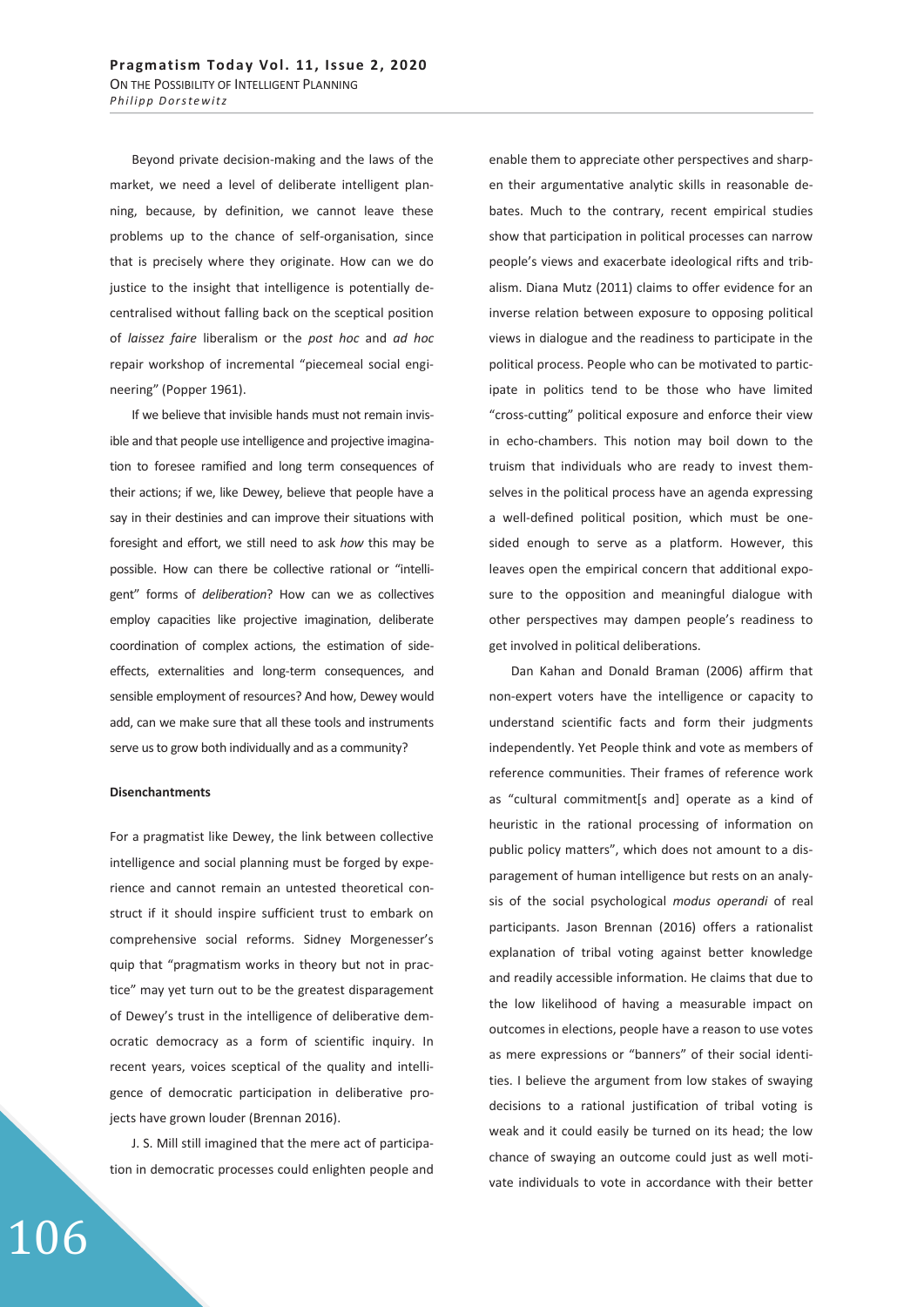knowledge even where short-term personal interests were at stake. It would hardly be irrational, by a narrow definition of instrumental rationality, to cast a vote in favour of an environmental policy that demands sacrifices, if there are no good reasons to expect that casting the vote will causally bring about this policy (or that it could be prevented by it). That people clearly do not behave this way in reality requires a different explanation than reference to rational choice. Cultural commitment and identity seem very important here. More important and relevant for the present project is telling just what determinates collective intelligence relies upon; and more specifically, under what conditions the democratic deliberation process will become a source of intelligent planning rather than an expression of prejudice and parochialism.

Sloman and Rabb (2016) argue that we do not distinguish sharply between what "I know" and what "others know". We rely on a "hive mind" (Fernbach and Sloman 2017) of shared knowledge that individually we can only partially comprehend in forming our action guiding beliefs. Again, but in a more convincing way, these authors argue that the "irrational" confidence in our limited individual knowledge relies on a "rational" trust in collective knowledge. This reliance on a "hive mind" cannot only explain, so Fernbach and Sloman, why people believe fake-news and conspiracy theories, but also why empirically well-founded scientific breakthroughs occur that we can collectively utilize. Perhaps this view underestimates the individual's capacity to break out of the hive mind, or at least individually to grasp the key theoretical underpinnings that give any rational backing to shared background beliefs. Science must be understood as a shared practice where researchers necessarily rely on previously obtained results (Shapin and Schaffer 1985). These authors see science more as a system of trust than an institutionalized form of scepticism. At the same time, critical inquiry requires a high level of autonomy (Volbers 2018), and this autonomy is at the center of the very idea of science.

#### **From the Scientific Community to Democracy**

In his recent work on the rationality of experience, Joerg Volbers (2018) attempts to develop a non-formalist pragmatist theory of empirical scientific rationality. He identifies critical autonomy as the hallmark of modern rationality and he asks how a post-positivist, postformalist approach to experience can achieve two things: (1) that reason maintains its critical autonomy in theory formation, while (2) experience provides a meaningful grounding and constraint for theorising. After post-analytic anti formalist philosophers like Davidson and McDowell have pointed at the impossibility of separating theory and observation or conceptual scheme and content, Volbers turns to Dewey for a fundamental reorientation of the modern notion of rational scientific autonomy. Volbers concludes a new determination of scientific rationality as a form of critical autonomy that does not see itself as standing beyond experience, but understands itself as part of an experienced situation, in which experience ceases to be mere recorded data and becomes an encompassing transactive process. The criteria and methods for rational empirical theory appraisal are not given independently from the process of making experiences. Dewey makes it clear that the methods (logic) of inquiry cannot be defined from outside the process of experiences, as both rationalists and classical empiricists presumed alike. Scientific rationality is not a separate instance presiding over experience, but it is part of the doings and undergoing that constitutes experience. Experience is itself conceived of as a potentially intelligent process. By the same token, scientific rational autonomy stops being an independent transcendental rational authority and it becomes the freedom to co-shape experience actively and to transform situations reflectively through inquiry. This further means that science cannot be defined by any fixed rational method or critical procedure. According to Dewey, that which makes science a distinguished rational process is the intelligence of inquiry to define and solve problems, to learn and transfer from one problematic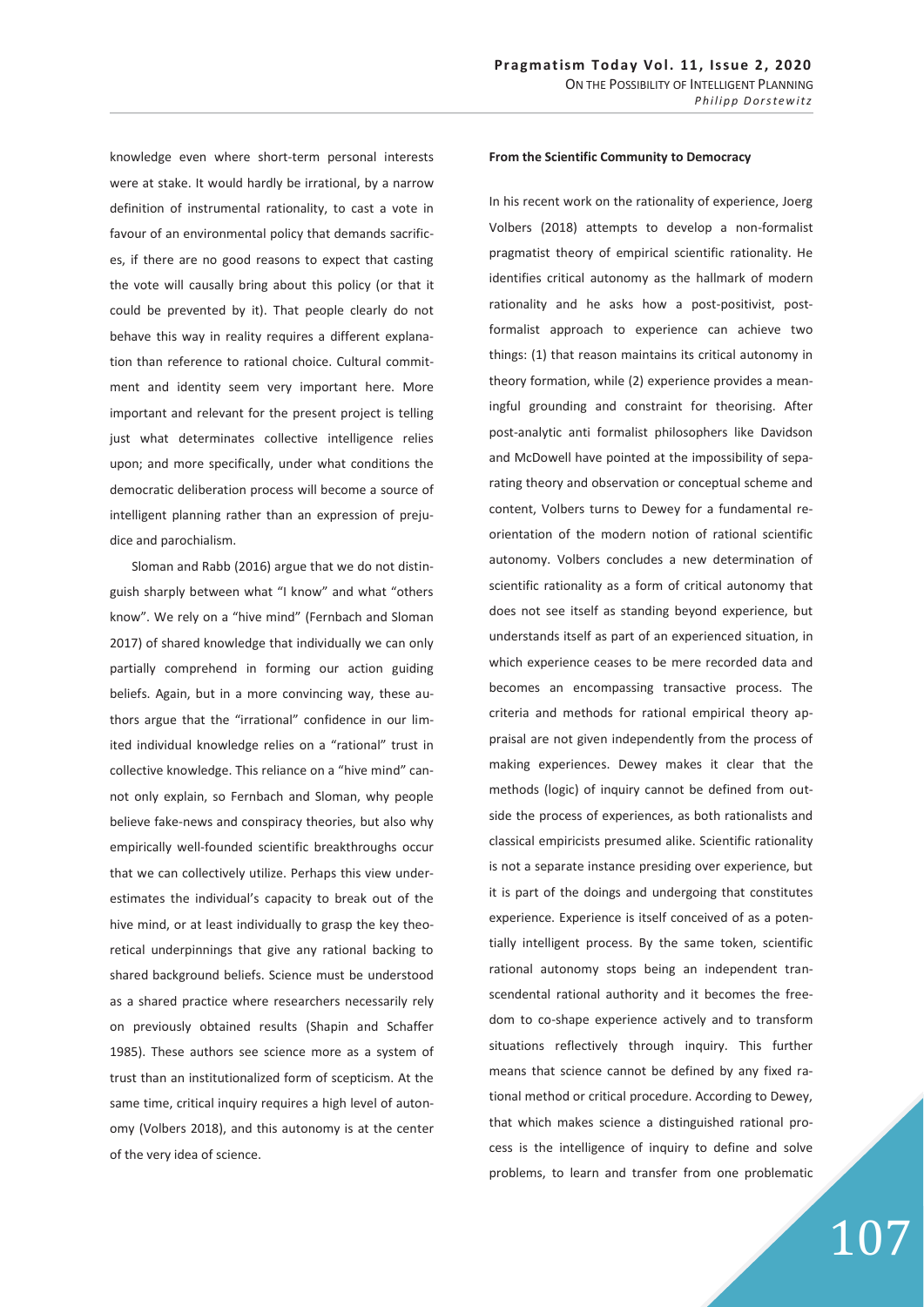situation to another and to develop and revise ever new methods of inquiry on the way.

In an analogous vein Talisse argues that deliberative democracy cannot rely on ultimate theoretical fix points and rational principles established prior to the democratic deliberative process:

… [A] pragmatist deliberativism cannot be developed fully by a single theorist, and perhaps it cannot be developed fully at all; its continuing development is the work of a deliberating democratic polity (Talisse 2005 p. 98).

Just as does the political community, the scientific community finds itself "thrown" into situations. Science must develop and revise not only hypotheses and experiments but also its methods for testing, criteria for success and failure, values and priorities guiding research, and the paradigms within which it operates. Dewey's deliberative democracy is concerned with re-negotiating its agendas, policies, procedures, communication channels, public symbols, majorities and opportunities for participation. It too is lacking external theoretical anchors or authorities. Yet it has, at every moment, the opportunity to utilise the very same instruments of imagination and self-criticism that make science an intelligent pursuit; and this promise will go a long way in view of obvious prevailing shortcomings such as ineffective problem-solving, inefficiency or wastefulness with resources, poor communication and participation channels, and parochialism & tribalism. Pragmatism is a melioristic philosophy, in which intelligence will be measured by successive restructurings of problematic situations and experimental learning. For this reason, both pragmatist science and politics appear helpless and confused at times, which exposes both to charges irrationality and inefficiency. But this very position enables continuing learning and improvement within complex indeterminate and precarious situations.

Dewey has little use for the idea of science as gradually approximating *the* truth or even gradually "fixing beliefs." However, he agrees with Peirce in that beliefs and ideas can be knowledge in the full sense only when they are shared and owned by a community (PP LW2.371):

108

Ideas which are not communicated, shared, and reborn in expression are but soliloquy, and soliloquy is but broken and imperfect thought.

For Dewey, as for Peirce, scientific inquiry is a practical matter through and through regarding both its occasion ("doubt") and its results ("belief"). But Dewey goes further than Peirce. Peirce never saw everyday challenges of living in a community as a direct source of a doubt which would call upon the scientific attitude and *scientific* inquiry as a response. Dewey's theory of inquiry is not limited to the institutional domain of scientific research, but is a theory of accomplishing life with its vagaries, and thereby very explicitly an approach to developing methods with which to meet intelligently the problems of smaller communities or larger societies. Therefore "doubt," or questions which occupy scientists, are not scientific problems *sui generis* but problems of life (Logic LW12.76):

…science takes its departure of necessity from the qualitative objects, processes, and instruments of the common sense world of use and concrete enjoyments and sufferings.

It is for this reason that the scientific community inquiries into problems of the scientific *community* rather than merely into *scientific* problems. Science is not only about resolving doubt as a crisis of belief. It is by definition a communal enterprise directed toward inquiring into the problems of the community. It is only in this way that Dewey's idea of a scientific inquiry can become a model for social intelligence and planning.

Another thing that sets Dewey's pragmatism apart from scientific positivism is, according to Shields (2003), that "pragmatism links the scientific attitude with a rich participatory community." Dewey's innovation is not that he understands the importance of the scientific community in the inquiry process, but that he also understands this inquiry process as democratic in nature. This suggests that there must not necessarily be a tradeoff between scientific expertise and democratic participation in planning processes. If Dewey is right, we might very well foster democratic participation for cognitive rather than moral reasons.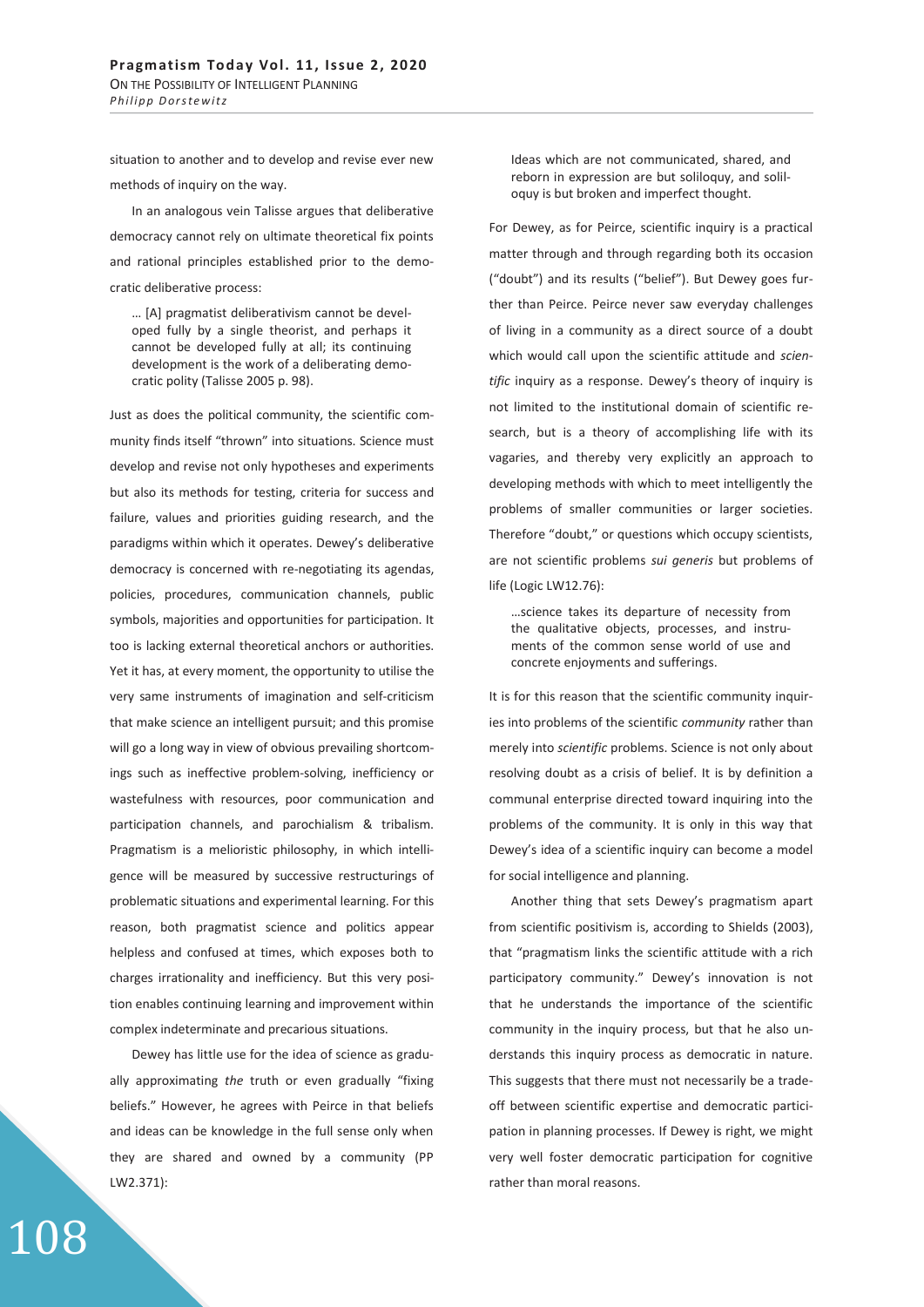Alan Ryan explains, the ideal of democracy resembled that of science, as "it excluded the fewest alternatives, allowed all ideas a fair shot at being tried out, encouraged progress, and did not rely on authority. [Moreover] democracy offered no guarantees, any more than science…" (Ryan 1995 p.43). Others add (Talisse 2000 p.76):

In democratic discourse, ideas are advanced and examined according solely to the evidence that can be marshalled in their support; conclusions and decisions are taken to be tentative hypotheses, proposals for action, subject to the test of future experience and hence to revision, social status and privilege are as irrelevant as is rhetorical skill.

For Dewey (Westbrook 1998 p.131, with a reference to Putnam):

the quality of inquiry is affected by the degree to which that community is inclusive or exclusive of all the potential, competent participants in that inquiry and by the democratic or undemocratic character of the norms that guide its practice.

Moreover, both science and democracy internalise their self-understanding as *fallible* institutions (cf. Garrison 2000), and it is their unique ability to face up to this fact – to address failure and to improve – that gives them an advantage over known alternatives. In his commitment to *fallibilism* as a source of both scientific and political improvement, Dewey agrees with Popper (1945, 1959). Popper and Dewey differ, however, on the account of the epistemic and political role of community (Ryan 1995 pp.100-101). In contrast to Popper's fragmented piecemeal engineering, Dewey offers a vision of the public as a "great community" in which people dare to engage in large-scale social reform projects, so long as these fulfil three conditions:

Deliberation must be inclusive and potentially engage all affected participants;

The methods and norms applied in deliberation must be compatible with a democratic commitment;

The deliberation process must be flexible and openended. It should neither start by establishing incontrovertible premises nor end with irreversible judgements.

#### **Avoiding Two Extremes**

Dewey explicitly encouraged social experiments and did not, like Popper, restrict them to incremental adjustments, while he abhorred large-scale social experiments of the kind he witnessed during his own lifetime. We cannot altogether avoid all large-scale social experiments: the formation of states and democracy itself is for Dewey an "experiment-in-the-making" (Boisvert 1998, 78).

The following quote could be read as a direct rebuttal of both comprehensive utopian social planning and unguided trial and error incrementalism (PP, LW2.257):

It is not the business of political philosophy and science to determine what the state in general should or must be. What they may do is to aid in creation of methods such that experimentation may go on less blindly, less at the mercy of accident, more intelligently, so that men may learn from their errors and profit by their successes.

In deliberative democracy Dewey sees part of a solution to the dilemma between grand utopian visions and blind trial and error procedures. As we have seen, democratic institutions are for Dewey not merely a guarantee against abusive and dehumanising social experiments, they also incorporate the spirit of free and un-coerced scientific inquiry. Hence democracy promises to be a most effective tool in employing our knowledge, intelligence and foresight to achieve improvements.

For Dewey, intelligence is a social property because it incorporates individual achievements as well as individual failures into a collective method of inquiry and learning. Dewey charges some liberals with confusing complacency with social intelligence and thereby wasting the potential of the scientific attitude (LSA LW 11.32–3):

The doctrine of *laissez faire* was applied to intelligence as well as to economic action, although the conception of experimental method in science demands a control by comprehensive ideas, projected in possibilities to be realized by action. Scientific method is as much opposed to go-asyou-please in intellectual matters as it is to reliance upon habits of mind whose sanction is that they were formed by 'experience' in the past. The theory of mind held by early liberals advanced beyond dependence upon the past but it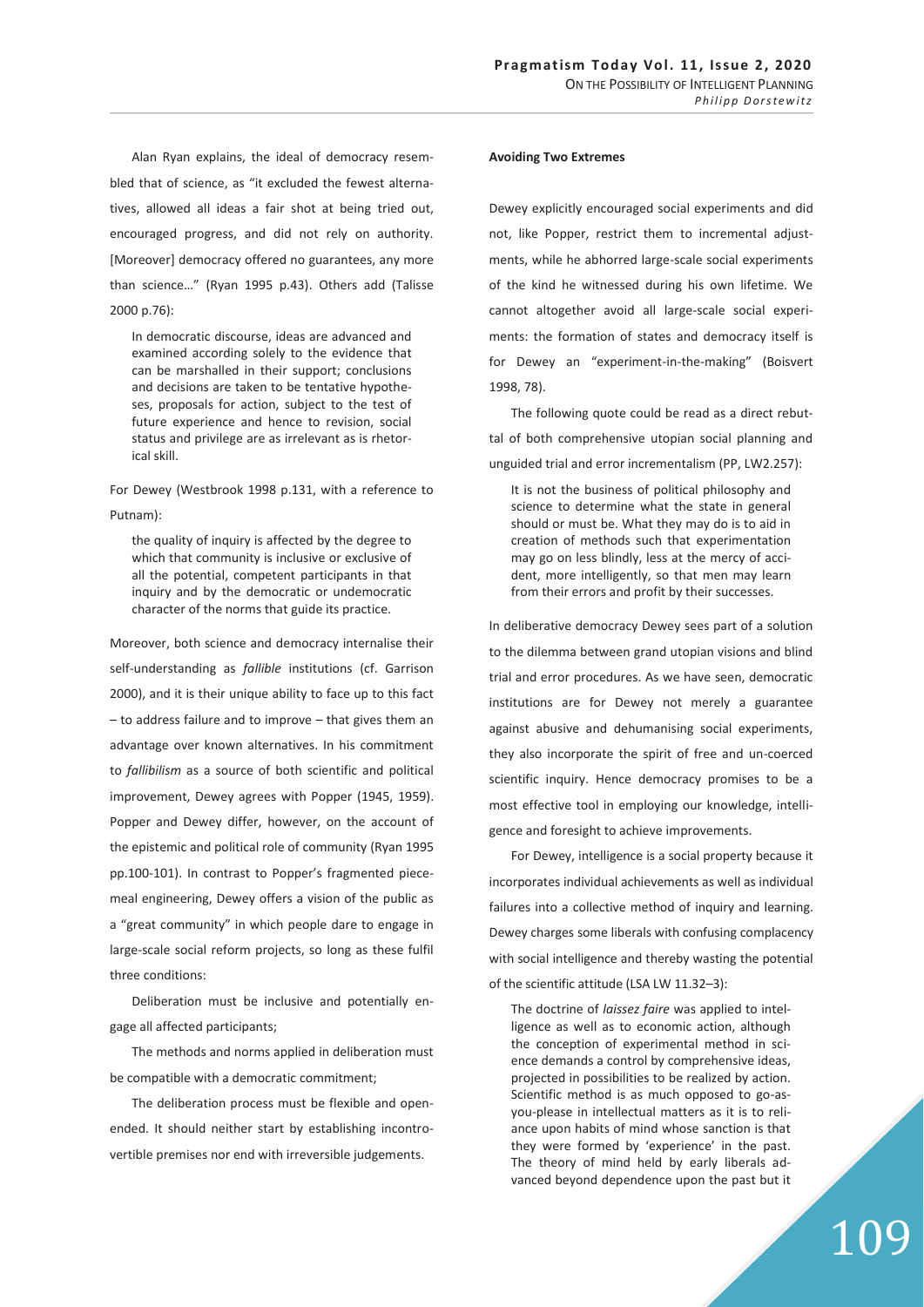did not arrive at the idea of experimental and constructive intelligence.

#### **Democracy and Effective Social Intelligence**

The idea that knowledge and truth can be communicated and shared makes Dewey optimistic about deliberative democracy as a form of scientific inquiry. He makes the important claim that "social-" or "effective intelligence" can be democratic in its very nature. His notion of "effective intelligence" is opposed to the enlightenment understanding of a "fixed and given reason" (Gouinlock 1996, xxxiii). This distinction can be compared with the definition of "intelligence" as either a specific *individually* possessed *talent* to perform complex analytical tasks, or as any effective social *condition* that enables people to apply adequate solutions to their complex problems. The latter depends much on social, technical and infrastructural conditions and less on individual talent to perform mental and computational tasks. As discussed above, sceptics worry much that democratic forms of collective deliberation will suffer severely where too many members have only a modest intellectual capacity. They would raise the concern that any form of participative democracy will manifest collective folly and impudence just as much as collective intelligence or wisdom.

Dewey's "social intelligence" or "intelligence in operation," in contrast, exists in culturally transmitted learned habits and practices. It draws from the stock of available knowledge in a society and it uses instruments of communication and education for their transmission. Moreover, it uses differences in beliefs and opinions as resources in a creative search for viable conceptions of associated life.

Dewey believes in the human powers of reflection, anticipation, and communication as tools of intelligent collective deliberation. He uses Hume's metaphor of stepping 'on the shoulders of giants.' I.e. he claims that our individual intelligence will be greatly enhanced if we live an associated life that enables collective access to sources of knowledge (PP LW 11.38):

110

There are few individuals who have the native capacity that was required to invent the stationary steam-engine, locomotive, dynamo or telephone. But there are none so mean that they cannot intelligently utilize these embodiments of intelligence once they are a part of the organized means of associated living. The indictments that are drawn against the intelligence of individuals are in truth indictments of a social order that does not permit the average individual to have access to the rich store of the accumulated wealth of mankind in knowledge, ideas and purposes.

This position is not naïve with respect to the motivation and the quality of individual participation in democratic decisions. In fact, pointing at the role of "social order" as the true culprit of dysfunctionalities in the democratic process is the key for understanding the claim that the cure for the ills of democracy is not less but more democracy. Further, for Dewey this implies a powerful argument against the elitist claim that social planning should rest on experts' superior intelligence (PP LW 2.366):

A more intelligent state of social affairs, one more informed with knowledge, more directed by intelligence, would not improve original endowments one whit, but it would raise the level upon which the intelligence of all operates. The height of this level is much more important for judgement of public concerns than are differences in intelligence quotients.

And this is evidently discordant with the ideal of "rule of the knower" (Brennan 2016), or with technocratic tendencies to leave the job of planning to a clique of experts.

However, what should planners do when facing a reality of many poorly educated and disinterested clients and a few expensive and well-informed experts? Should they encourage more participation and hope that measures to improve education and communication work? Should they start by engaging large numbers in defining new "public symbols," as Dewey suggests, or is this too hopeful and perhaps naïve?

I do not think so. While merely opening the floodgates of more and faster communication will not help structuring a policy situation, if planners want to benefit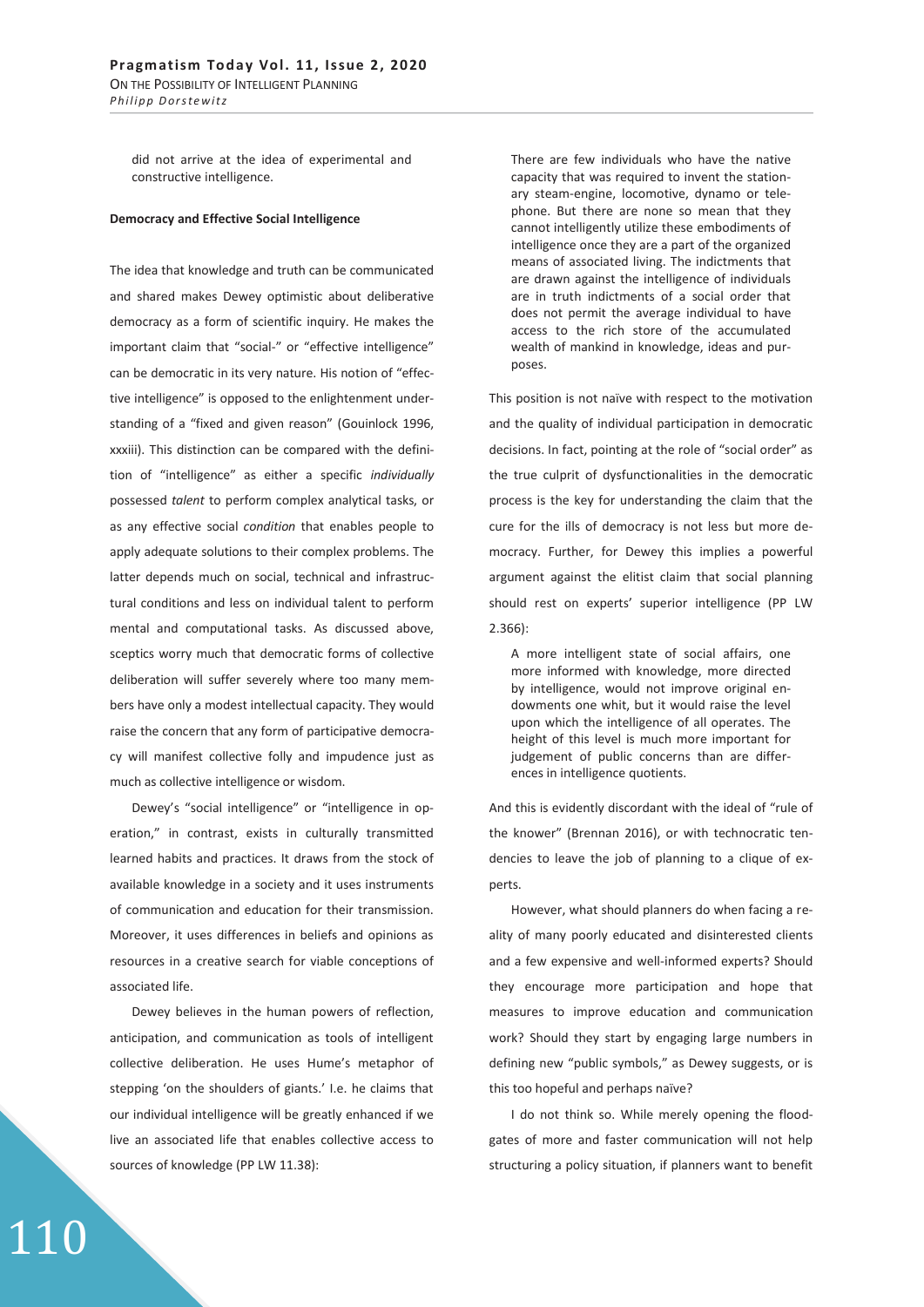from the potentials of effective social intelligence, they should indeed work on the framework-conditions of the planning *process* as well as on the achievements of their ends. Building up the right channels of communication, enabling all actual and potential participants to access debates, and not excluding legitimate critical voices are vital in drawing upon this resource. These measures can be realistically achieved in any planning context. Most importantly, however, as democracy should be understood not as a procedure, but as an unfolding experiment, the planner must understand herself as part of the planning situation. She must cautiously define her role in the "shared experience" that a democratic process constitutes. Institutional re-designing cannot be a top-down process.

Dewey takes his faith in democracy not merely from the fairness of numerical equality in balloting procedures, but from the potential for a high quality of democratic deliberation. This potential cannot be taken for granted, however, but depends on much more than equal suffrage. He agrees with Walter Lippman that democracy can fail, but he draws more optimistic conclusions (LSA LW 11.39):

It is useless to talk about the failure of democracy until the source of its failure has been grasped and steps are taken to bring about that type of social organization that will encourage the socialized extension of intelligence.

If social intelligence is to be found in the organisation of associated life rather than in the superior minds of experts or leaders, what sort of organisation should this be? Dewey refuses to give a definite answer as to what an intelligence-promoting social organisation should look like. Institutional arrangements must always remain the outcome of specific democratic inquiry in concrete contexts. However, Dewey discusses in detail the meaning of democracy as a form of associated life that employs intelligence as its method and standard.

I have already gathered some practical advice for planning that follows from Dewey's "scientific" understanding of democracy as collective intelligence. It must be added that we need not necessarily discount democratic participation as inferior to experts' rationality from a cognitive point of view. In fact, we might reject the strong opposition between participation and expertise, and rather search for a new role of experts' competences within democratic deliberation processes and as a constitutive part of social intelligence. A community that would discount the contribution of learned experts or scientific evidence would violate the understanding of democracy as an internalised scientific attitude just as much as a Lippman-style technocratic society.

Dewey does not advocate the marginalisation of scientific/technological expertise in his opposition to Lippman's technocratic model. On the contrary, experts occupy a crucial role in the build-up and communication of socially relevant knowledge. Experts must devote themselves constantly to understanding social relations and causal mechanisms, and at the same time refine their methods of inquiry and direct inquiry to "specific social problems" (DeCesare 2012). Experts can mediate and facilitate the democratic deliberation process so that collective intelligent decision-making does not require the "omnicompetent citizen" that Lippman postulated. What is essential is that they understand themselves not as determining the fate of citizens from the vantage point of a managerial elite, but that they define their own place withing the very democratic deliberation process they serve to facilitate. Dewey was an early precursor of what would later be coined an advocacy approach (Davidoff 1965). We may go back to Paul Appleby, as quoted by Shields (2003), to understand the role of experts in a Deweyan democracy: "Experts should be on tap, and not on top."

### **References**

- Brennan, Jason. 2016. *Against Democracy*. NJ: Princeton University Press.
- Davidoff, Paul. 1965. "Advocacy and Pluralism in Planning." *Journal of the American Institute of Planners.* 31 (4): 331–38.
- DeCesare, Tony. 2012. "The Lippmann-Dewey "Debate" Revisited: The Problem of Knowledge and the Role of Experts in Modern Democratic Theory." *Philosophical Studies in Education.* 43: 106–116.